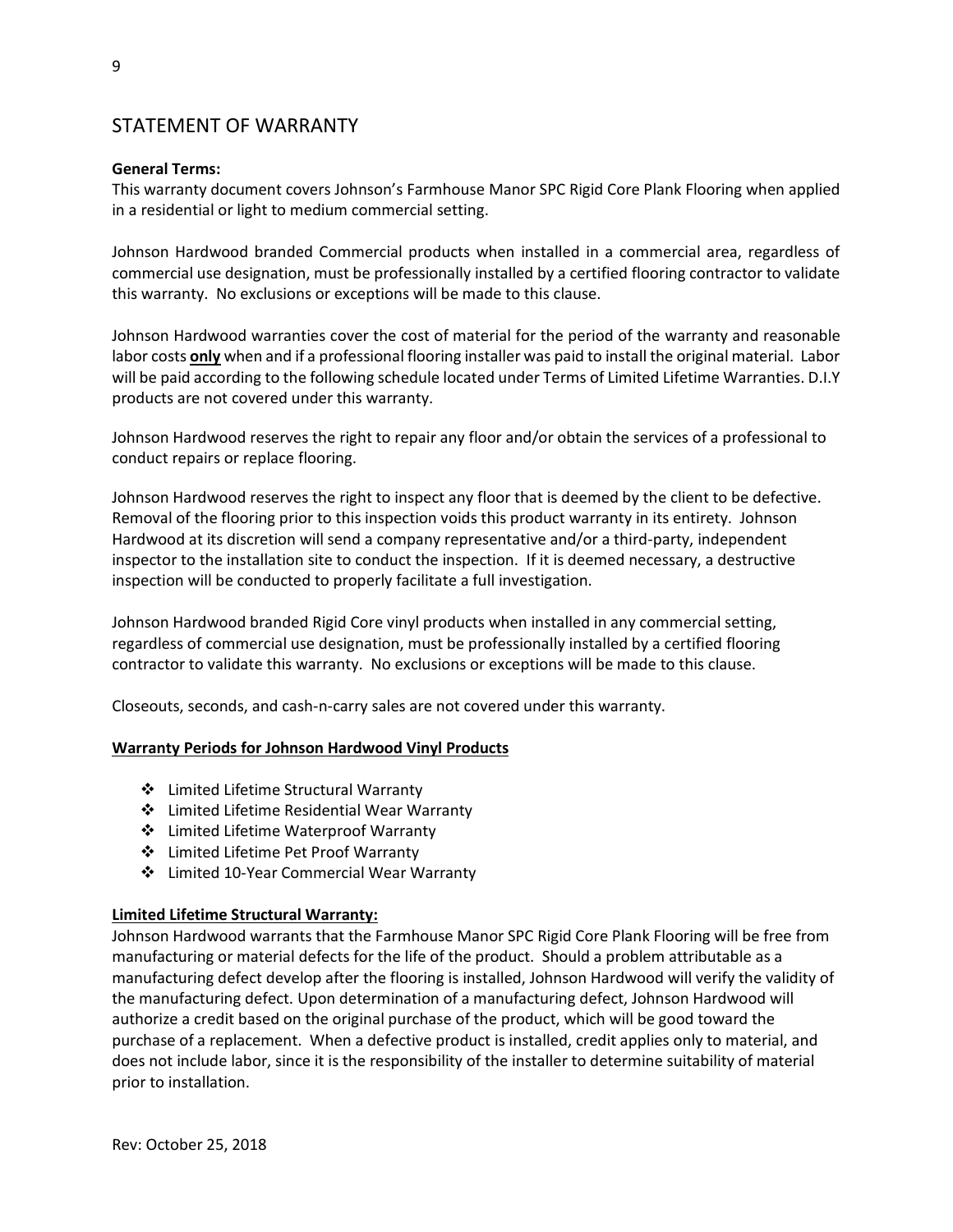# **Manufacturing Defect Warranty:**

Johnson Hardwood warrants that the Farmhouse Manor planks will be free from manufacturing defects for a period of 1 (one) year from the date of purchase. If such defect occurs, upon verification of the defect by Johnson Hardwood, repair or replacement of the affected area of installed flooring will be authorized by Johnson Hardwood.

#### **Wear Warranty:**

Johnson Hardwood warrants that the installed product will not wear through to the printed film layer, stain or fade under normal use as follows:

*Limited Lifetime Residential Wear Warranty: covered for the lifetime of the original purchaser and is transferable one time from the original point of sale and installation. Limited 10 Year Medium Commercial Wear Warranty: covered for a period of 10 years from the date of purchase.*

Vinyl wear through is defined as 100% vinyl layer wear-through that exposes the core material, or that the wear layer is sufficiently depleted or compromised so that the printed film layer is damaged, altered or affected from normal use, over a minimum of 3% of the total installation. Stains and fading must be sufficient that the affected area of flooring is permanently discolored from normal household use and cleaning. (Gloss reduction or surface scratches are not considered surface wear.)

# **Limited Lifetime Waterproof Warranty:**

• Johnson Hardwood Farmhouse Manor SPC Rigid Core plank flooring is warranted to be 100% waterproof and the structural integrity of the floor plank will not be significantly diminished by exposure to water for the life of the product. While moisture will not affect the floor's integrity, it is probable that, when excessive moisture accumulates in buildings or on building materials, mold and/or mildew growth can occur (particularly if the moisture problem remains undiscovered or unaddressed). Johnson Hardwood's Waterproof (moisture) warranty excludes damage resulting from mold and/or mildew growth due to prolonged exposure to moisture. If the flooring plank is structurally impugned, resulting from exposure to water, Johnson Hardwood will authorize a pro-rated credit based on the terms outlined below in the section titled "Terms of Limited Lifetime Warranties". This warranty is transferable one time from the original point of sale and installation.

This Limited Lifetime Waterproof Warranty excludes all casualty events involving water coming in contact with your floor and failures normally covered by homeowners insurance including, but not limited to, damages caused by flooding or standing water from leaky pipes, faucets, or household appliances. Also excluded are damages caused by flooding or standing water from hydrostatic pressure or other casualty events.

#### **The Limited Waterproof Warranty does not cover:**

- Damage to surrounding structure, walls, subfloor, fixtures, furniture, underlayment, moldings, trims, subfloor heating elements, or anything that is not the floor plank.
- Damage resulting from mold & mildew growth due to prolonged exposure to moisture.
- Flooring that is installed outdoors.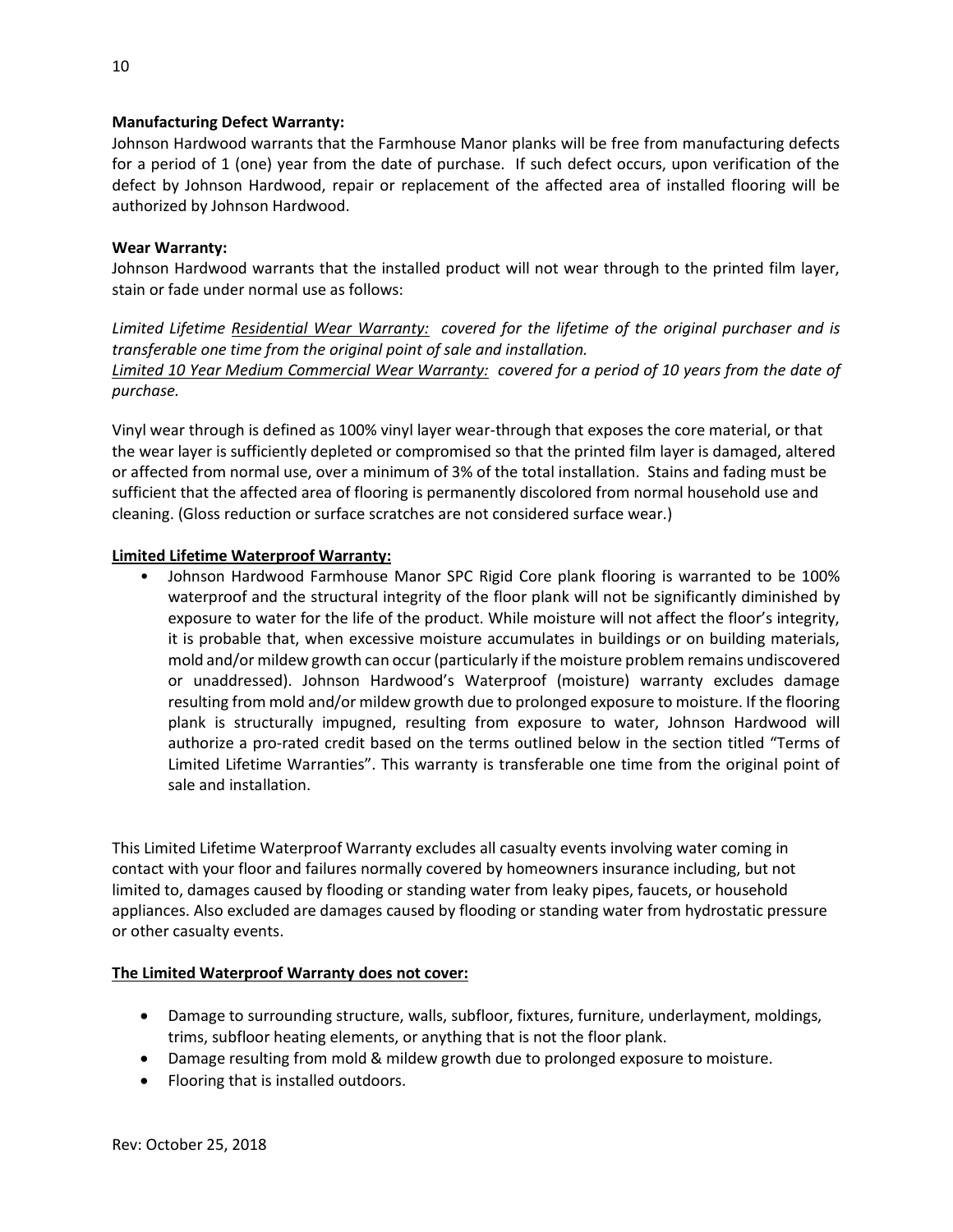### **Limited Lifetime Pet Proof Warranty**:

Johnson Hardwood warrants that your Farmhouse Manor SPC Rigid Core plank flooring will resist staining caused by pet (domestic cat or dog) stains, including urine, feces, and vomit. Stain resistance means the ability of your floor to resist (i.e., minimize or withstand) permanent stains for as long as you own your floor.

Cleaning of the affected area should begin immediately upon discovery. The more time that elapses before removal, the more difficult a stain will be to remove.

# **The Limited Lifetime Pet Proof Warranty does not cover:**

Any urine, feces, or vomit stains other than from a pet (domestic cat or dog)

# **Terms of Limited Lifetime Warranties:**

- Johnson Hardwood will supply new material of the same color, design, and grade, if available; if unavailable or discontinued, Johnson Hardwood reserves the right to select and supply similar Johnson Hardwood materials. After corrective action is taken on an existing defect, you will continue to receive warranty coverage for the remaining period of your original warranty.
- One replacement floor only will be made for the wear out, fading, and staining. Claimants who received settlement may not claim again and no additional replacement floors will be supplied.
- Alternatively, a refund (or pro-rated credit) of up to 100% of the original cost of the material. The percentage of the original cost refundable depends on the amount of time elapsed since the date of purchase:
	- o Within 1-2 years 100%
	- o Within 3-5 years 70%
	- $\circ$  Up to year 10 50%
	- $\circ$  After 10 years 25%
- The costs of professional labor within the approved labor charges put forth by Johnson Hardwood, provided that the labor is performed according to Johnson Hardwood guidelines and standard industry practices. Labor must also be provided by a certified professional flooring installer. Labor will be paid according to the following schedule:
	- o Within 1-2 years 100% of reasonable labor costs for reinstall
	- o Within years 3-5 70% of reasonable labor costs for reinstall
	- $\circ$  Up to year 10 50% of reasonable labor costs for reinstall
	- o After 10 years labor costs are not included

#### **Johnson Hardwood Warranty Program Limitations:**

• This warranty is transferable one time from the original point of sale and installation.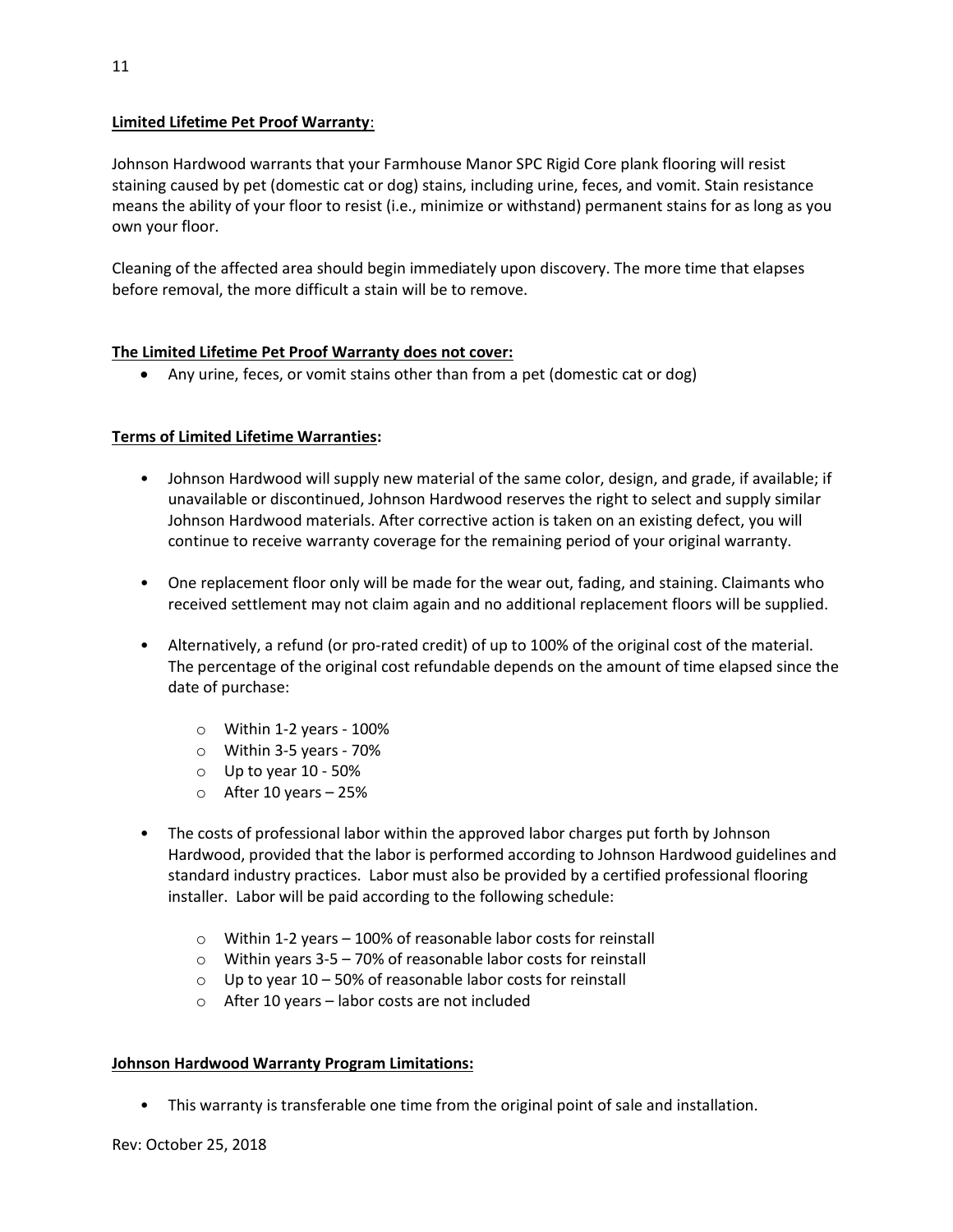- Manufacturing defect must be reported within 3 months from the date of purchase.
- This warranty covers only properly installed and maintained floors, according to Johnson Hardwood guidelines and accepted industry practices.
- For products sold as "Do-It-Yourself" or cash-n-carry sales, no reimbursement for labor costs will be provided.
- Johnson Hardwood excludes and will not pay for any **consequential or incidental damages**  under this limited warranty.
- Johnson Hardwood will not pay for the loss of time, inconvenience or other incidental expenses incurred during the initial installation and the subsequent removal and/or reinstallation of affected material, including clearing any items placed over the finished flooring and affected area subsequent to the original installation.
- This warranty does not cover the exclusions indicated on the package.
- Johnson Hardwood reserves the right of final judgment and may refuse claims in certain instances.
- Johnson Hardwood reserves the right to modify or withdraw the warranty at any time.

# **This Johnson Hardwood Limited Warranty Program does not include the following:**

- **Installed with obvious manufacturing defects (see Limited Lifetime Structural Warranty Terms).**
- **Products that have not been properly acclimated according to the Johnson Hardwood Guidelines.**
- Improper installation or product not installed according to Johnson Hardwood installation guidelines and accepted industry practices.
- Use of adhesives for installing Farmhouse Manor SPC Rigid Core Plank Flooring.
- Damage caused during installation by use of improper tools, non-rubber mallets or hammers, adhesives, tape, etc.
- Lack of maintenance or improper maintenance; dulled by soaps, detergents, harsh chemicals, dressings, one-step cleaners or wax.
- Indentations or damage by narrow tipped heels, vacuum cleaner beater bars, rolling loads, caster wheels, furniture and chairs without proper floor protectors and furniture rests, dropping of metal or heavy objects.
- Cuts, scratches, gouges and indentations, punctures caused by sharp objects.
- Cracking, warping, delamination, curling or other phenomena caused by excessive heat applied to the flooring.
- Damage caused by burns, cigarette/cigar burns, intentional abuse, flooding, fires and other disasters.
- Staining or changes in color caused by dyes tracked from carpet, fertilizers, coal, tar, driveway sealers, oil drippings or other similar materials; faded or discolored by sunlight or heat generation; fading or staining caused by use of rubber mats.
- Stains, fading, discoloration or moisture problems due to use of rubber or rubber-backed mats.
- Problems or damage due to moisture and/or alkalinity in sub floor; discoloration or bond release from hydrostatic pressure or excessive moisture caused by flooding, plumbing and appliance leaks and water leakage from doors.
- Mold and mildew growth caused by excessive moisture in the environment or substrate.
- Installed over unstable, unsuitable, or improperly prepared sub floors, wet/cold floor and/or radiant-heated floor in excess of 85<sup>o</sup>F.